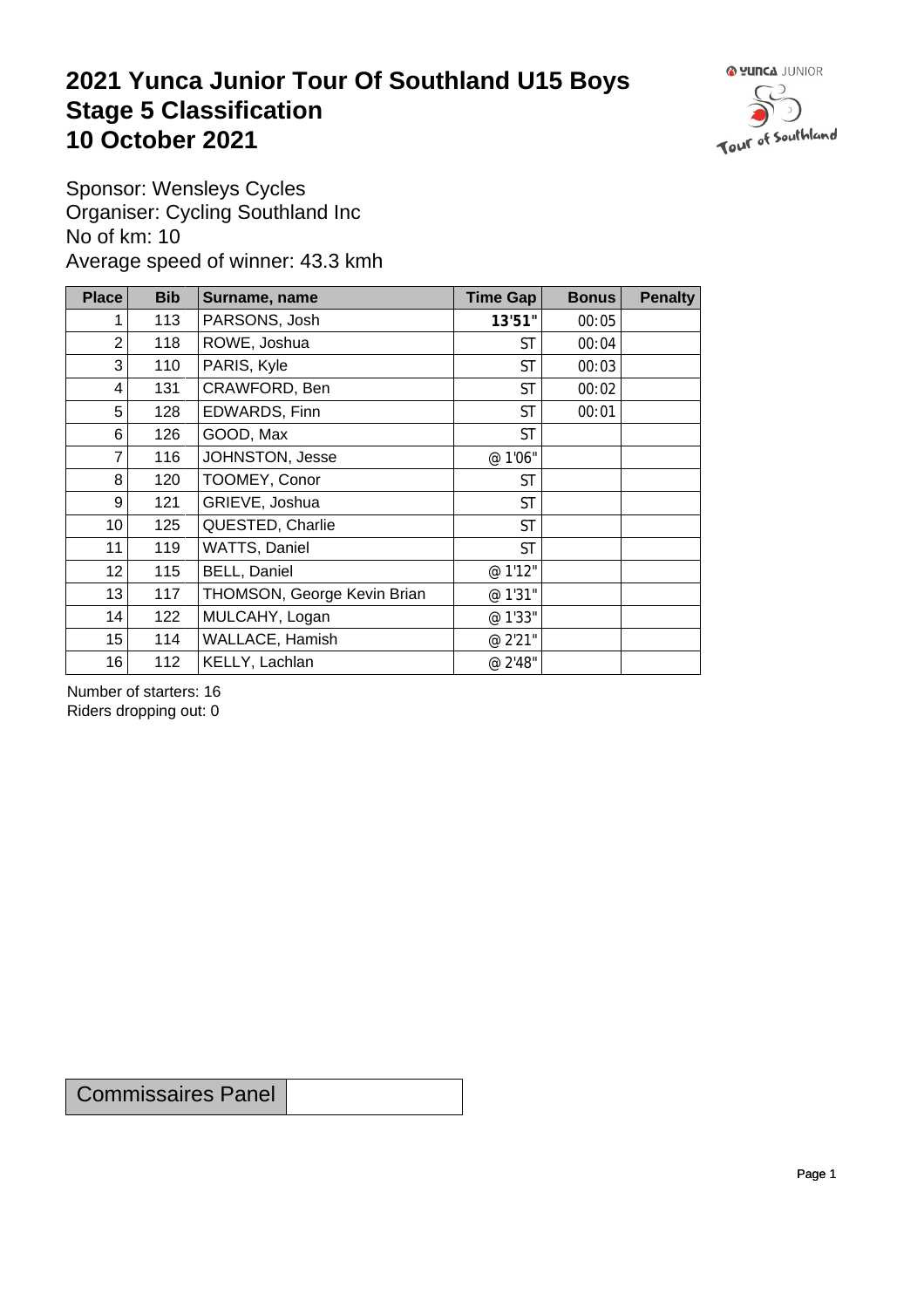## **2021 Yunca Junior Tour Of Southland U15 Boys General Classification (Stage 5)**<br> **10 October 2021 10 October 2021**



Organiser: Cycling Southland Inc

| Place            | <b>Bib</b> | Surname, name               | <b>Time Gap</b> |
|------------------|------------|-----------------------------|-----------------|
|                  | 118        | ROWE, Joshua                | 1h41'40"        |
| 2                | 113        | PARSONS, Josh               | @ 12"           |
| 3                | 126        | GOOD, Max                   | @ 1'53"         |
| 4                | 110        | PARIS, Kyle                 | @ 2'51"         |
| 5                | 131        | CRAWFORD, Ben               | @ 2'55"         |
| 6                | 128        | EDWARDS, Finn               | @ 6'34"         |
| $\overline{7}$   | 116        | JOHNSTON, Jesse             | @ 13'13"        |
| 8                | 121        | GRIEVE, Joshua              | @ 14'58"        |
| 9                | 119        | WATTS, Daniel               | @ 15'21"        |
| 10 <sup>°</sup>  | 125        | QUESTED, Charlie            | @ 17'09"        |
| 11               | 122        | MULCAHY, Logan              | @ 18'12"        |
| 12               | 120        | TOOMEY, Conor               | @ 23'33"        |
| 13               | 115        | <b>BELL, Daniel</b>         | @ 32'10"        |
| 14               | 114        | WALLACE, Hamish             | @ 35'28"        |
| 15 <sub>15</sub> | 117        | THOMSON, George Kevin Brian | @ 37'53"        |
| 16               | 112        | KELLY, Lachlan              | @ 46'51"        |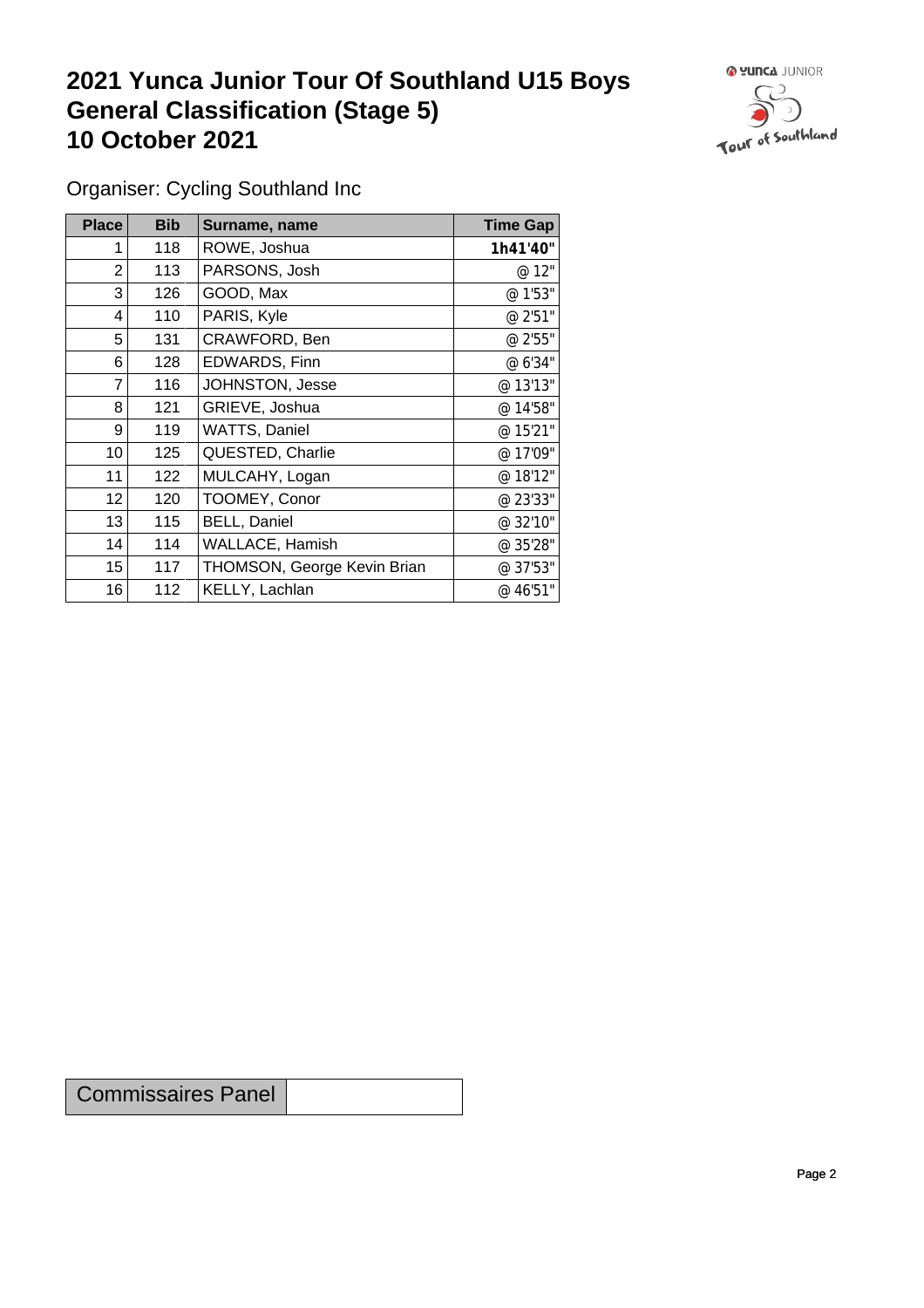## **2021 Yunca Junior Tour Of Southland U15 Boys Sprint Classification (Stage 5) 10 October 2021**



Organiser: Cycling Southland Inc

| <b>Place</b> | <b>Bib</b> | Surname, name        | <b>Points</b> |
|--------------|------------|----------------------|---------------|
|              | 113        | PARSONS, Josh        | 22            |
| റ            | 118        | ROWE, Joshua         | 18            |
| ົ            | 110        | PARIS, Kyle          | 4             |
|              | 128        | <b>EDWARDS, Finn</b> | 3             |
| 5            | 131        | CRAWFORD, Ben        |               |